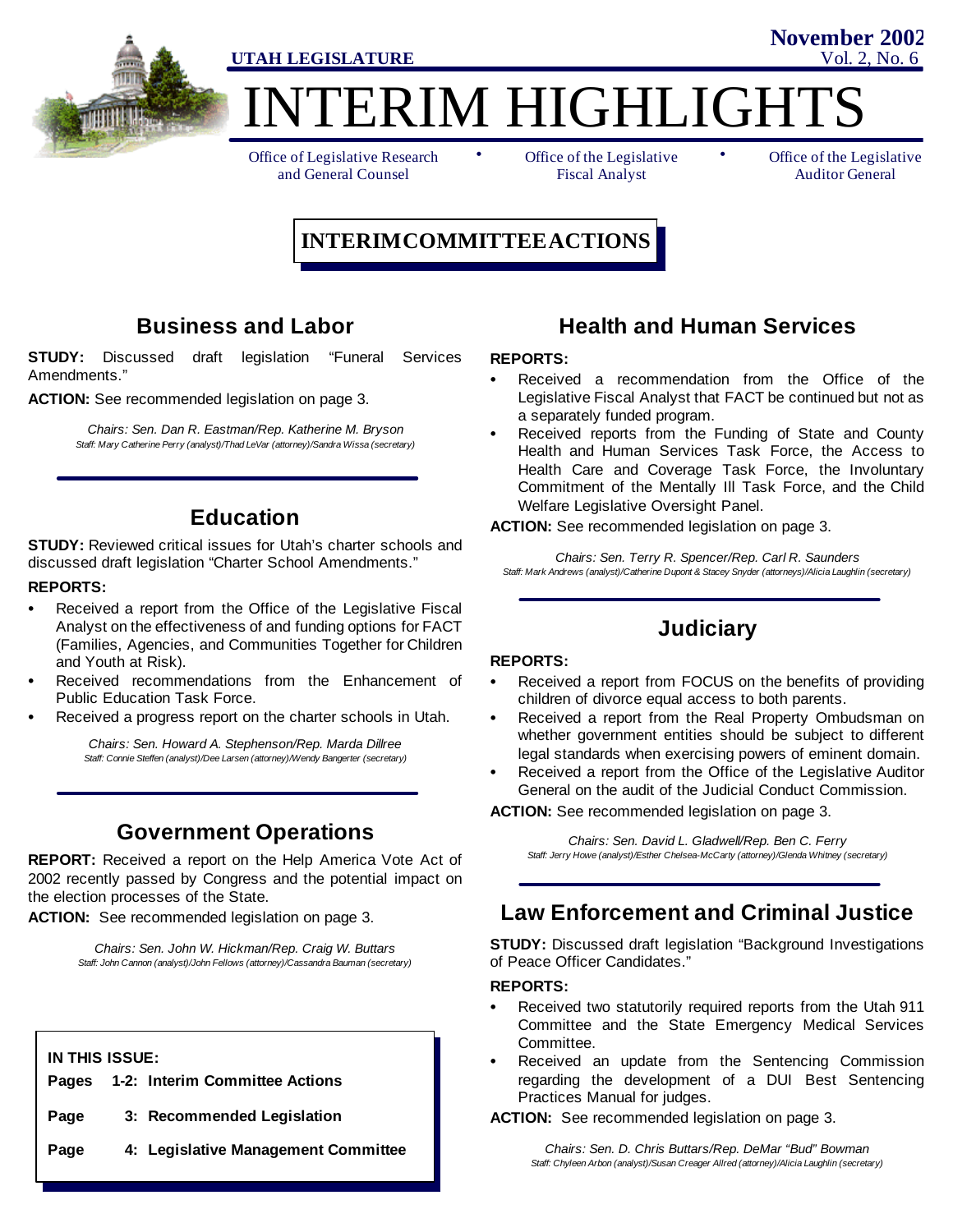## **Natural Resources, Agriculture, and Environment**

#### **ACTIONS**:

- See recommended legislation on page 3.
- Accepted a report from the Gubernatorial and Legislative Task Force on Alternative Revenue Sources for Water Funding and recommended that the current 1/16% sales and use tax diversion be continued.
- Recommended a 5-year extension of the sunset date for the State Water Development Commission.
- Directed the committee chairs to send a letter to the Governor, encouraging the renewal of a memorandum of understanding between the state and federal agencies involved in the designation of wild and scenic rivers.

*Chairs: Sen. Parley G. Hellewell/Rep. Bradley T. Johnson Staff: Brian Allred (analyst)/Jeanenne Larson (attorney)/Joy Miller (secretary)*

# **Political Subdivisions**

#### **STUDIES:**

- Discussed municipal annexation as it relates to the expansion of EMS and ambulance services to annexed areas.
- Received an update on the coordinated development of land use plans protecting watersheds within the State.
- Discussed allowing more detailed criminal background checks for employees of water districts.
- Discussed the Private Property Ombudsman's proposed changes to eminent domain statutes.

**REPORT:** Received the Quality Growth Commission's report regarding quality growth activities and accomplishments.

### **ACTIONS:**

- See recommended legislation on page 3.
- Recommended that the Special Districts Subcommittee be recreated next interim to continue the rewrite of Title 17A.

*Chairs: Sen. Carlene M. Walker/Rep. David L. Hogue Staff: Joseph Wade (analyst)/Robert Rees (attorney)/Joy Miller (secretary)*

# **Public Utilities and Technology**

### **REPORTS:**

- Received a report from the Energy Policy Task Force and the Competition In Telecommunications Industry Task Force.
- Received the Annual Technology Report by the Chief Information Officer regarding the existing and proposed uses of state information technology resources.
- Received the annual Status of Telecommunications Industry from the Public Service Commission.
- Received a report regarding Impediments to Non-Utility Energy Providers from the Public Service Commission. The report identifies a number of impediments, including cost recovery, and recommends the creation of a state power coordinator and new tariff schedules.

**ACTION:** See recommended legislation on page 3.

*Chairs: Sen. Leonard M. Blackham/Rep. John E. Swallow Staff: Richard North (analyst)/Patricia Owen (attorney)/Jennifer Markham (secretary)*

# **Revenue and Taxation**

**STUDY:** Discussed a proposal to provide for subtraction from federal taxable income for certain net capital gains that are invested in qualifying stock issued by a Utah small business corporation.

### **REPORTS:**

- Received a report from the Utah Tax Review Commission regarding its studies of property taxes and financing water development, the tax exempt status of IHC Hospitals, and the Streamlined Sales Tax Project.
- Received reports from the Utah State Tax Commission regarding the dollar amount of contributions made to various individual income tax checkoff programs and the amount claimed as exemptions to the sales and use tax for semicondutor manufacturing processes.
- Received a report from the Utah League of Cities and Towns and the Utah State Tax Commission on proposed revisions to the Resort Community Sales and Use Tax.

**ACTION:** See recommended legislation on page 3.

*Chairs: Sen. Curtis S. Bramble/Rep. Wayne A. Harper Staff: Bryant Howe (analyst)/Rebecca Rockwell (attorney)/Sandra Wissa (secretary)*

# **Transportation**

**STUDY:** Discussed draft legislation "Driver Education Courses."

**REPORT:** Received a report from the Office of the Legislative Auditor General on the audit of the Collection of Transportation Related Revenue.

### **ACTIONS:**

- See recommended legislation on page 3.
- Requested that the Legislative Audit Subcommittee prioritize additional auditing of the collection costs of transportation-related revenue and to send a letter to the Executive Appropriations Committee to address the audit finding regarding the restoration of a \$4 million short-fall in the next fiscal year to fund the Tax Commission.

*Chairs: Sen. David H. Steele/Rep. Joseph G. Murray Staff: Benjamin Christensen (analyst)/Gay Taylor (attorney)/Shannon Halverson (committee staff) Wendy Bangerter (secretary)*

# **Workforce Services**

**STUDY:** The Committee discussed draft legislation for a contingent tax credit for venture capital funds. The Committee agreed to have an existing work group continue working on the bill in December and January.

**REPORT:** The Committee received a report on long-term welfare recipients from the Social Research Institute.

**ACTION:** See recommended legislation on page 3.

*Chairs: Sen. Beverly Evans/Rep. Richard M. Siddoway Staff: Jami Momberger (analyst)/Jim Wilson (attorney)/Jennifer Markham (secretary)*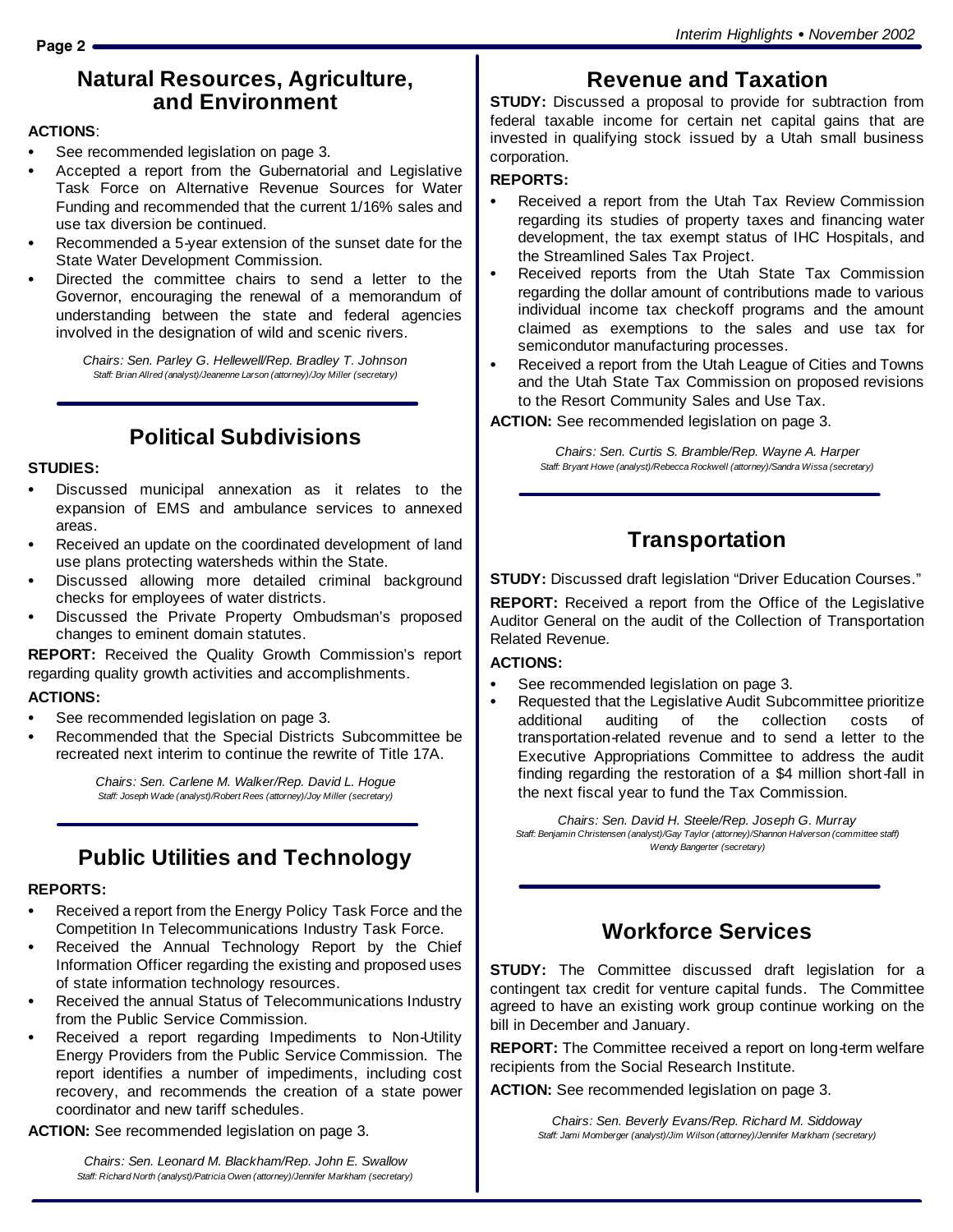# **RECOMMENDED LEGISLATION**

Bills recommended during the 2002 interim

#### *Business and Labor Committee*

- Preneed Funeral Arrangement Amendments\*
- Retailer Requirements in Printing Financial Transaction Card Receipts\*
- Utah Optometry Practice Act Amendments\*
- Vehicle History Information\*
- Viatical Settlements\*

### *Government Operations Committee*

- Budget Reserve Account Amendments\*
- Equal Employment Opportunity Technical Changes
- Governor's Office of Planning and Budget Recodification and Revisions
- Initiative Amendments\*
- State Armory Board Amendments
- StateBuildingOwnershipAuthorityRecodificationandRevision\*
- State General Obligation Bond Act

### *Health and Human Services Committee*

- Accessible Housing for Person With a Disability\*
- Amendments to Child Welfare Legislative Oversight Panel and Open and Public Meetings Act\*
- Commitment and Custody of Adults and Minors Amendments\*
- Comprehensive Health Insurance Pool Amendments
- . Consolidation of Child Welfare Oversight Reports\*
- Eliminate Spend Down Provisions for Medicaid\*
- Involuntary Commitment Amendments\*
- Legislative Budgeting for COLA for Local Health Authorities\*
- Local Human Services Authorities Amendments\*
- Prohibition of Coercive Restraint Therapy\*
- Reauthorization of Funding of State and County Health and Human Services Task Force\*
- Substance Abuse and Mental Health Amendments\*

#### *Judiciary Committee*

- Competency to Stand Trial Amendments
- Parent-Time Amendments
- Sentencing in Capital Cases Amendments
- **Shared Parenting by Divorced Parents\***

#### *Law Enforcement and Criminal Justice Committee*

- " DUI Plea Restrictions\*
- Property Forfeiture Amendments\*

#### *Natural Resources, Agriculture, and Environment Committee*

- Agricultural Products Dealer's Act Amendments\*
- Dealers in Agricultural Products\*
- **Water User Notification Amendments**

#### *Political Subdivisions Committee*

- Extension of Timing for Creating a Local District\*
- Hazardous Waste Facilities Management Amendments\*
- Lieutenant Governor Certification of Special District and Local District Annexations, Withdrawals, and Dissolutions\*
- Public Airport and Aeronautics Amendments\*
- Public Transit Districts Annexation Amendments\*

#### *Public Utilities and Technology Committee*

- Amendments to the Interlocal Cooperation Act\*
- **Energy Data Collection and Reporting**
- Protection of Nonpublic Personal Information\*

### *Revenue and Taxation Committee*

- Fees and Taxes on Oil and Gas\*
- Oil and Gas Severance Tax Amendments\*

\*Bills recommended at the November meeting

- Property Tax Relief\*
- Sales and Use Tax Exemption for Semiconductor Fabricating or Processing Materials\*

### *Quasi-Governmental Entities Committee*

- House Rules Resolution Standing Committee Revision
- " JointResolution -RulesRevisionsRenaminganAppropriations **Subcommittee**

**Page 3**

- Retirement and Independent Entities Committee Amendments
- Senate Rules Resolution Standing Committee Revisions

#### *Transportation Committee*

- Automobile Homicide Amendments\*
- Clean Special Fuel Tax Certificate Amendments\*
- " Clean Special Fuel Tax Certificate Exemption
- Honorary Consulate Special Group License Plates\*
- Master State Highways Amendments\*
- Seat Belt Enforcement Provisions
- Special Group License Plate Revisions
- Transportation Corridor Preservation Amendments\*
- Vehicle Impound Fee For Driving Under the Influence Cases\*

#### *Workforce Services and Community and Economic*

#### *Development Committee*

- **Child Care Amendments**
- **Employment Security Act Modifications**
- Industrial Assistance Fund Amendments\*
- Tourism Promotion Programs\*
- Workforce Services Amendments
- Workforce Services Overpayment Amendments\*

#### *Access to Health Care and Coverage Task Force*

Eliminate Spend Down Provision for Medicaid

#### *Agricultural Sustainability Task Force*

- Agricultural Products Dealer's Act Amendments
- Dealers in Agricultural Products

#### *Child Welfare Legislative Oversight Panel*

- Amendments to Child Welfare Legislative Oversight Panel and Open and Public Meetings
- Consolidation of Child Welfare Reports
- Prohibition of Coercive Restraint Therapy

#### *Enhancement of Public Education Task Force*

Repeal of Education Reports and Duties

#### *Fundingof State andCounty Health andHuman Services Task Force*

- Commitment and Custody of Adults and Minors Amendments
- Local Human Services Authorities Amendments
- Reauthorization of Funding of State and County Health and Human Services Task Force
- Substance Abuse and Mental Health Amendments

Responsibilities of Legislative General Counsel

#### *Involuntary Commitment of the Mentally Ill Task Force*

Involuntary Commitment Amendments

#### *Legislative Management Committee*

Sunset Act Reauthorizations\*

Fees and Taxes on Oil and Gas

*Tax Review Commission*

Procedures\*

**Resolution Reappointing General Counsel** Resolution Urging Reworking of Census Data Collection

**Oil and Gas Severance Tax Amendments**